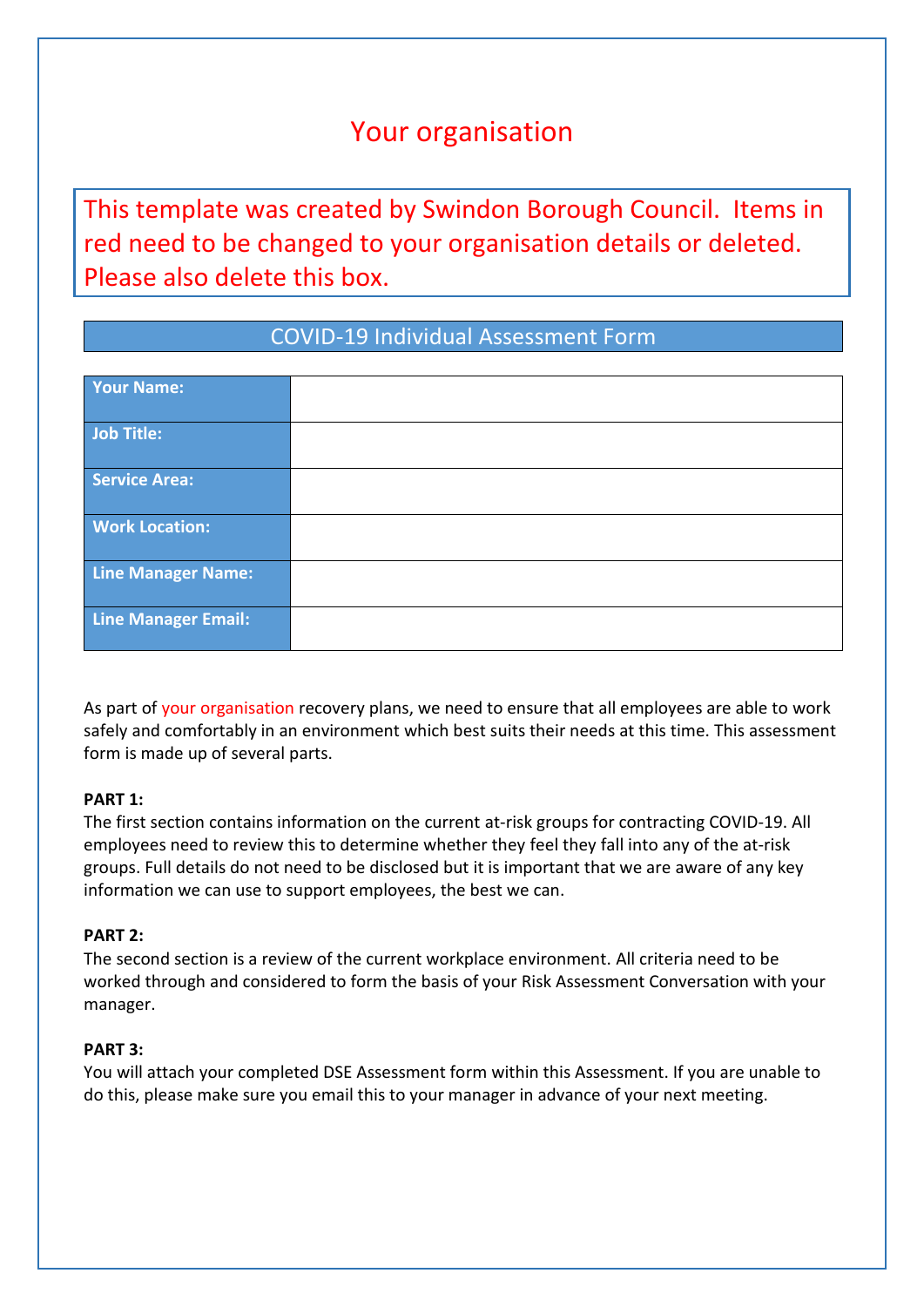Once this form is submitted, notifications will be received by your line manager and HROD. Your manager will be arranging a meeting with you to discuss the contents of this form and the DSE Assessment as part of your Risk Assessment Conversation.

**Please note: All guidance is based on the current National Guidelines (May 2020).**



**It is of great importance that we protect our employees and therefore we need all to review the following information thoroughly, in order to best assess working options for employees at this time.**

# **PART 1: KEY COVID-19 INFORMATION: At Risk Categories**

NHS research confirms the below to be 'at risk' groups who need to be considered when risk assessing against contracting COVID-19 and within the wider SBC recovery plan. All employees need to review the guidance below to risk assess themselves against this information.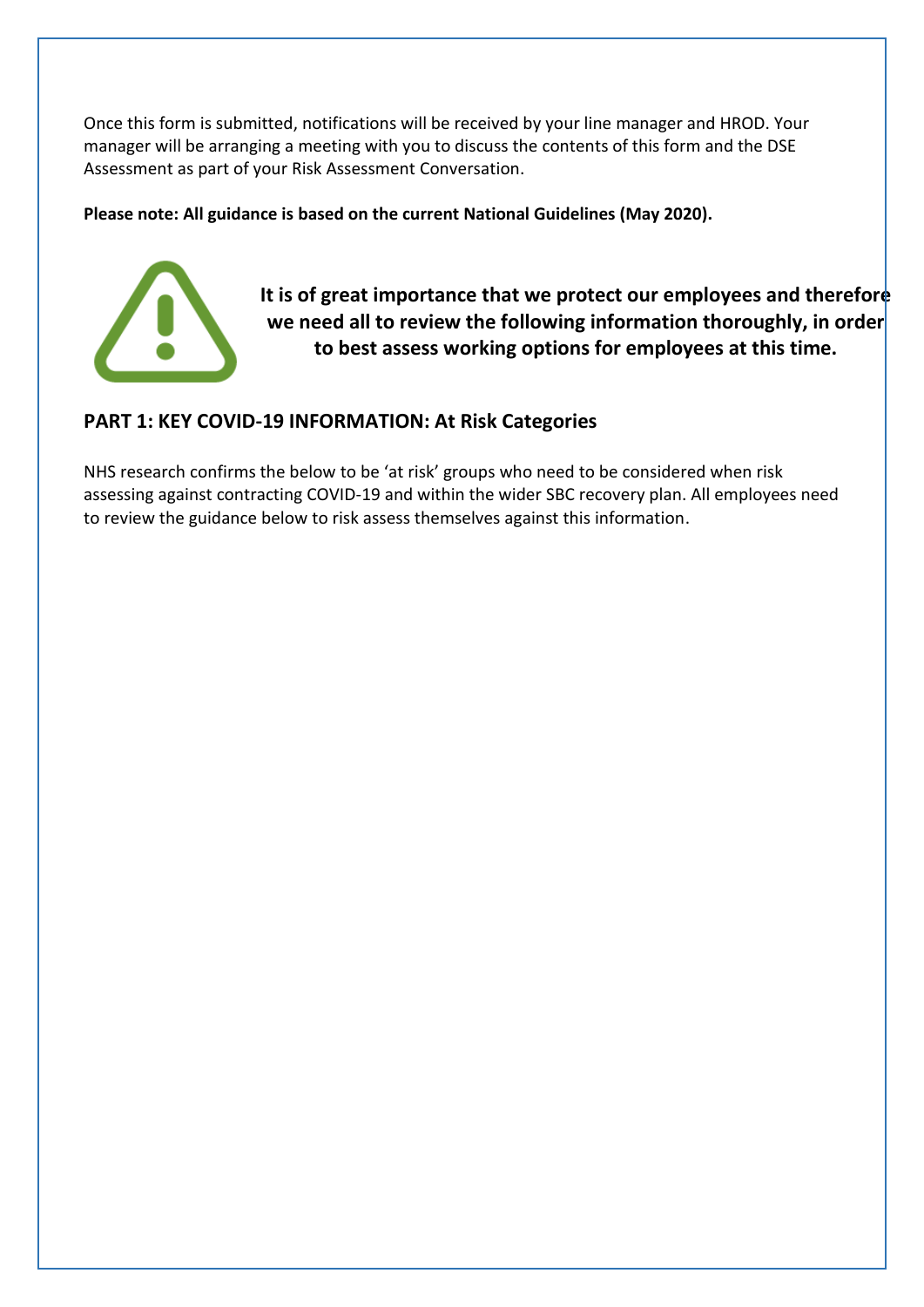

#### **AGE & ETHNICITY**

- BAME Ethnicity aged above 55, particularly in those with other health conditions
- WHITE European Ethnicity aged over 60

#### **SEX**

• UK Data shows that COVID-19 disproportionately affects men

#### UNDERLYING HEALTH CONDITIONS

#### Clinical vulnerable groups including:

- Hypertension
- Cardiovascular Disease (CVD)
- Diabetes Mellitus (DM)
- Chronic Kidney Disease (CKD
- Chronic Obstructive Pulmonary Disease (COPD)
- Obesity

#### **PREGNANCY**

#### All pregnant women should have risk assessment.

- Women > 28 weeks pregnant or have underlying condition should be recommended to stay at home
- Women < 28 weeks pregnant should only work in patient facing roles where risk assessment supports this

We understand that this is an uncertain time and if you identify within one or more of the above groups, knowing what you can and can't do at this time may provide an extra layer of stress.

Below is a list of resources to various information sites and networks which may be helpful at this time.

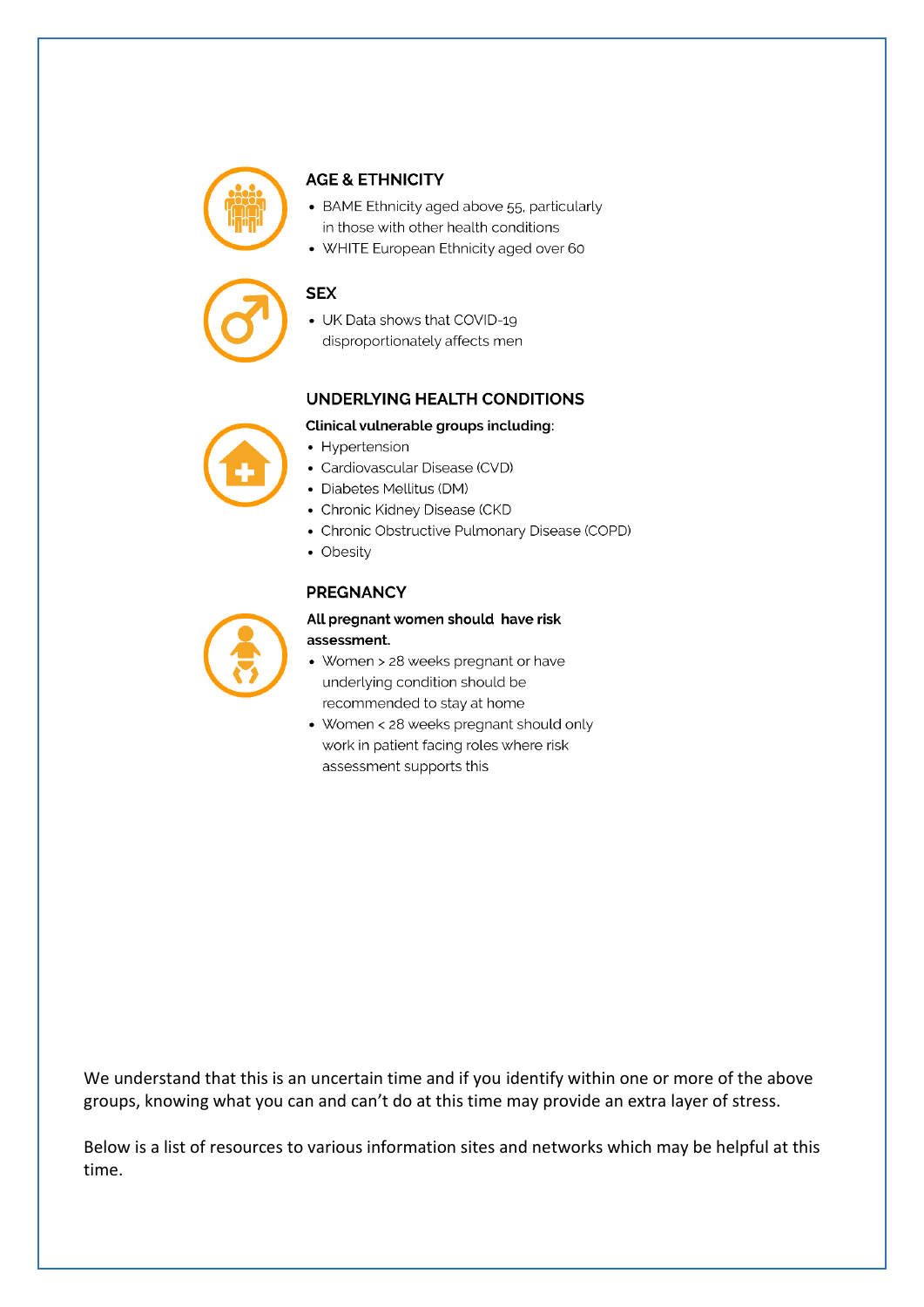# **Age & Ethnicity**

<https://www.gmcvo.org.uk/Coronavirus/BAMESupport> [https://www.gov.uk/government/publications/guidance-on-shielding-and-protecting-extremely-vulnerable](https://www.gov.uk/government/publications/guidance-on-shielding-and-protecting-extremely-vulnerable-persons-from-covid-19/guidance-on-shielding-and-protecting-extremely-vulnerable-persons-from-covid-19)[persons-from-covid-19/guidance-on-shielding-and-protecting-extremely-vulnerable-persons-from-covid-19](https://www.gov.uk/government/publications/guidance-on-shielding-and-protecting-extremely-vulnerable-persons-from-covid-19/guidance-on-shielding-and-protecting-extremely-vulnerable-persons-from-covid-19) <https://www.ageuk.org.uk/information-advice/coronavirus/> <https://www.blacksouthwestnetwork.org/>

#### **Sex**

<https://www.menshealthforum.org.uk/> <https://www.nhs.uk/common-health-questions/mens-health/>

# **Underlying Medical Conditions**

<https://lift-swindon.awp.nhs.uk/physical-health/> <https://www.england.nhs.uk/ourwork/clinical-policy/ltc/> [https://www.nhsemployers.org/covid19/health-safety-and-wellbeing/supporting-our-most-vulnerable](https://www.nhsemployers.org/covid19/health-safety-and-wellbeing/supporting-our-most-vulnerable-people)[people](https://www.nhsemployers.org/covid19/health-safety-and-wellbeing/supporting-our-most-vulnerable-people)

# **Pregnancy**

[https://www.rcog.org.uk/en/guidelines-research-services/guidelines/coronavirus-pregnancy/covid-19-virus](https://www.rcog.org.uk/en/guidelines-research-services/guidelines/coronavirus-pregnancy/covid-19-virus-infection-and-pregnancy/)[infection-and-pregnancy/](https://www.rcog.org.uk/en/guidelines-research-services/guidelines/coronavirus-pregnancy/covid-19-virus-infection-and-pregnancy/)

## **CONFIRMATION:**

**If you fall into one of these categories listed above, it is essential that you continue to work from home where you can.** 

If you feel comfortable to do so, you can talk through this with your line manager as part of this assessment, if not, tick the relevant option and move on to Part 2 of the Assessment.

#### **Based on the above information, I confirm that:**

**Yes,** I fall into one of the at risk categories and it is safer for me to work from home  $\Box$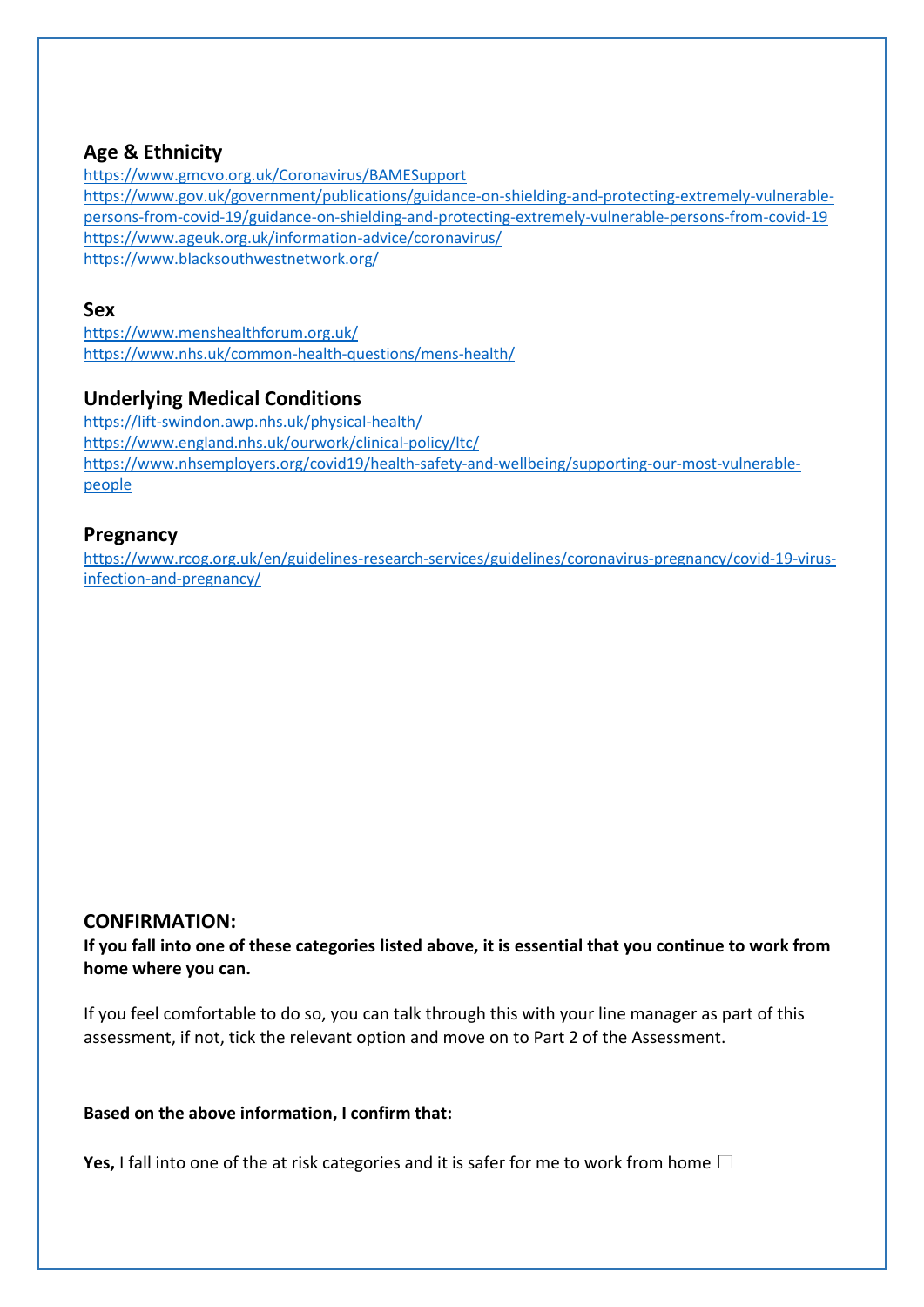I do not fall into one of the at risk categories but someone in my home does and therefore I need to continue to work from home for their safety  $\Box$ 

**No,** having read and reviewed the guidance around risk factors of contracting COVID-19, I confirm that I am fit and able to return to the workplace $\Box$ 

# **PART 2: AGILE WORKING**

| <b>Assessment</b>                                 | Yes | <b>No</b> | <b>Comments</b> |  |  |  |
|---------------------------------------------------|-----|-----------|-----------------|--|--|--|
| Workstation                                       |     |           |                 |  |  |  |
| Have you completed a DSE Self-Assessment          |     |           |                 |  |  |  |
| Form for your work station? Have you thought      |     |           |                 |  |  |  |
| about how you will apply those principles to ad   |     |           |                 |  |  |  |
| hoc work spaces?                                  |     |           |                 |  |  |  |
| Have any reasonable adjustments been              |     |           |                 |  |  |  |
| identified through a previous assessment to       |     |           |                 |  |  |  |
| support with agile working?                       |     |           |                 |  |  |  |
| If you have reasonable adjustments in the         |     |           |                 |  |  |  |
| workplace, do you require this additional         |     |           |                 |  |  |  |
| equipment to enable you to work from home?        |     |           |                 |  |  |  |
| Have you reviewed the current resources and       |     |           |                 |  |  |  |
| guidance SBC have shared on ways to adapt         |     |           |                 |  |  |  |
| your current workstation?                         |     |           |                 |  |  |  |
| Are you clear about your exit routes and          |     |           |                 |  |  |  |
| ensure they are clear and unobstructed?           |     |           |                 |  |  |  |
| Have you read and understood Swindon              |     |           |                 |  |  |  |
| Borough Council's Guidelines for DSE Users?       |     |           |                 |  |  |  |
| <b>Support and Wellbeing</b>                      |     |           |                 |  |  |  |
| Have you reviewed the <b>Health and Wellbeing</b> |     |           |                 |  |  |  |
| pages on the intranet?                            |     |           |                 |  |  |  |
| Are you in regular contact with your manager      |     |           |                 |  |  |  |
| and are you happy with the current level of       |     |           |                 |  |  |  |
| contact?                                          |     |           |                 |  |  |  |
| Do you know what you needed to do if you had      |     |           |                 |  |  |  |
| to report an issue or concern?                    |     |           |                 |  |  |  |
| IT                                                |     |           |                 |  |  |  |
| Is your work mobile close to hand in case for     |     |           |                 |  |  |  |
| two-way communication with your line              |     |           |                 |  |  |  |
| manager?                                          |     |           |                 |  |  |  |
| Are you able to connect using Skype for           |     |           |                 |  |  |  |
| <b>Business and/or Microsoft Teams?</b>           |     |           |                 |  |  |  |
| <b>Compliance</b>                                 |     |           |                 |  |  |  |
| Have you read and understood your                 |     |           |                 |  |  |  |
| organisation's Guidelines for Lone working and    |     |           |                 |  |  |  |